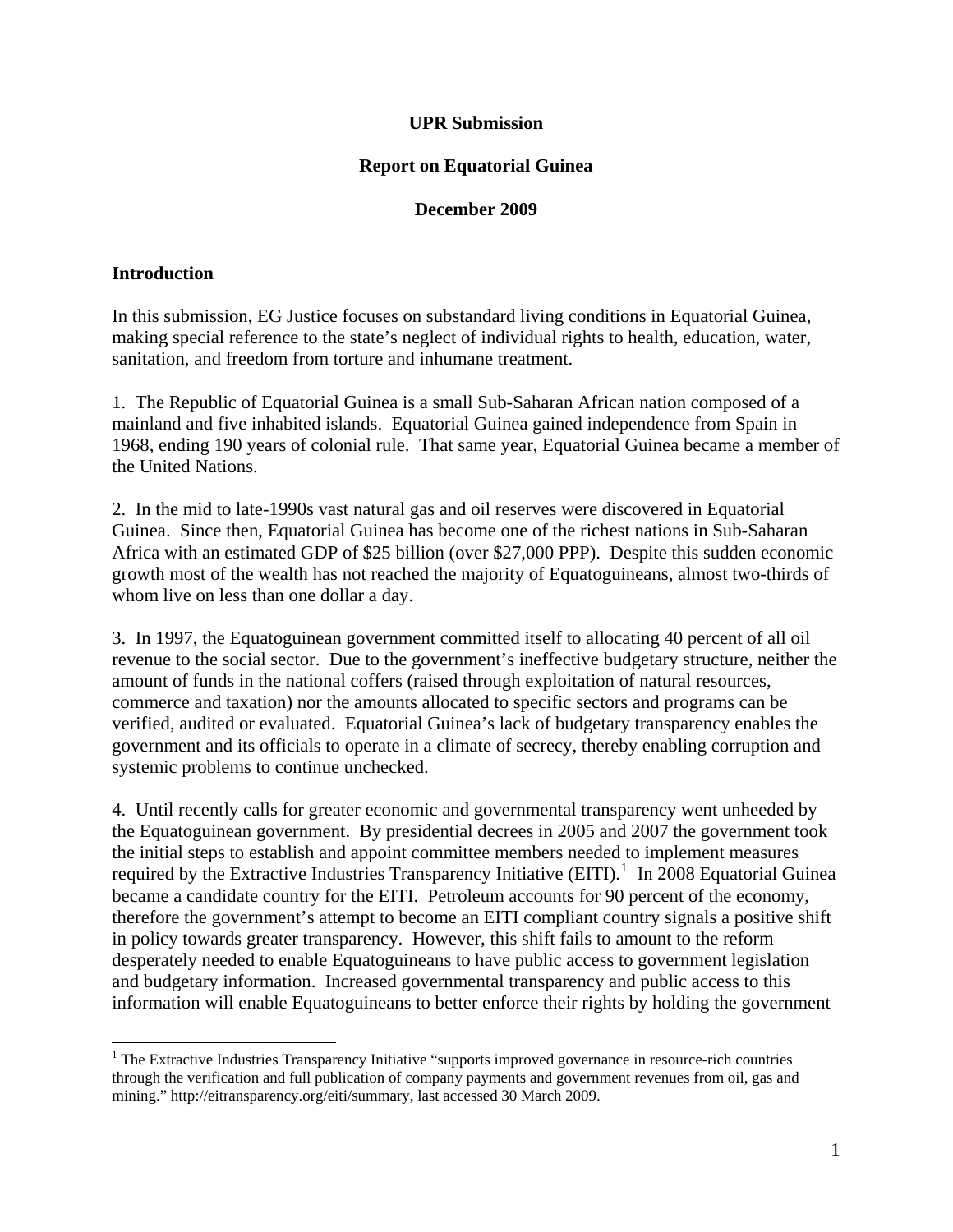accountable for protecting and promoting the fundamental rights guaranteed by the state constitution and by international treaties ratified by the state.

5. While the Equatoguinean economy burgeons from the extraction and sale of oil, the government continues to emphasize infrastructure development over its constitutional duty to utilize the state's natural resources to progressively, according to the maximum available resources, eradicate need and poverty.

# **Legal Framework**

6. Equatorial Guinea's constitution affirms the state's rights and obligations under international treaties, and enshrines the state's primacy over exploration and exploitation of all natural resources whilst committing these resources to eradicate poverty.

## **International Human Rights Obligations**

7. Equatorial Guinea is not a member of the UN Human Rights Commission. It has, however, ratified: International Covenant on Economic, Social and Cultural Rights; International Convention on Civil and Political Rights; Convention on the Elimination of All Forms of Discrimination against Women; Convention on the Rights of the Child; and all associated optional protocols. Notwithstanding the obligations imposed by its ratification of these treaties and its constitutional reaffirmation of its treaty obligations, the government of Equatorial Guinea continues to neglect its people's rights to primary health, education, water and sanitation, and the right to be free from torture and other cruel, inhuman or degrading treatment.

## **Right to Primary Health**

8. The mortality rate of children under the age of five has steadily climbed since  $1990^2$  $1990^2$  in spite of constitutional requirement that the state to promote primary health care and the government's surging revenue from natural resource exploitation. The Committee on the Rights of the Child noted this increase with concern, and since its  $2004$  review,<sup>[3](#page-1-1)</sup> the child mortality rate has only continued to rise.

recommend intermittent malar ia treatment for pregnant women, nor do 99 percent of children 9. Like, many Sub-Saharan nations, malaria continues to devastate Equatorial Guinea causing 38 percent of infant deaths and 24 percent of under-five deaths. In 2004 the Equatoguinean government, with the help of corporate sponsors, implemented a five-year malaria eradication program. The government has deemed this tri-part program (which includes spraying against malaria-carrying mosquitoes, providing medical treatment to malaria-infected individuals, and training doctors to diagnose malaria in patients) a success. However, the state still does not

 <sup>2</sup> UNICEF, "Maternal, Newborn & Child Survival: Equatorial Guinea", January 2009.

<span id="page-1-1"></span><span id="page-1-0"></span><sup>&</sup>lt;sup>3</sup> Committee on Rights of the Child, "Consideration of Reports Submitted by State Parties Under Art. 44 of the Convention – Concluding Observations: Equatorial Guinea", CRC/C/15/Add.245 (3 November 2004).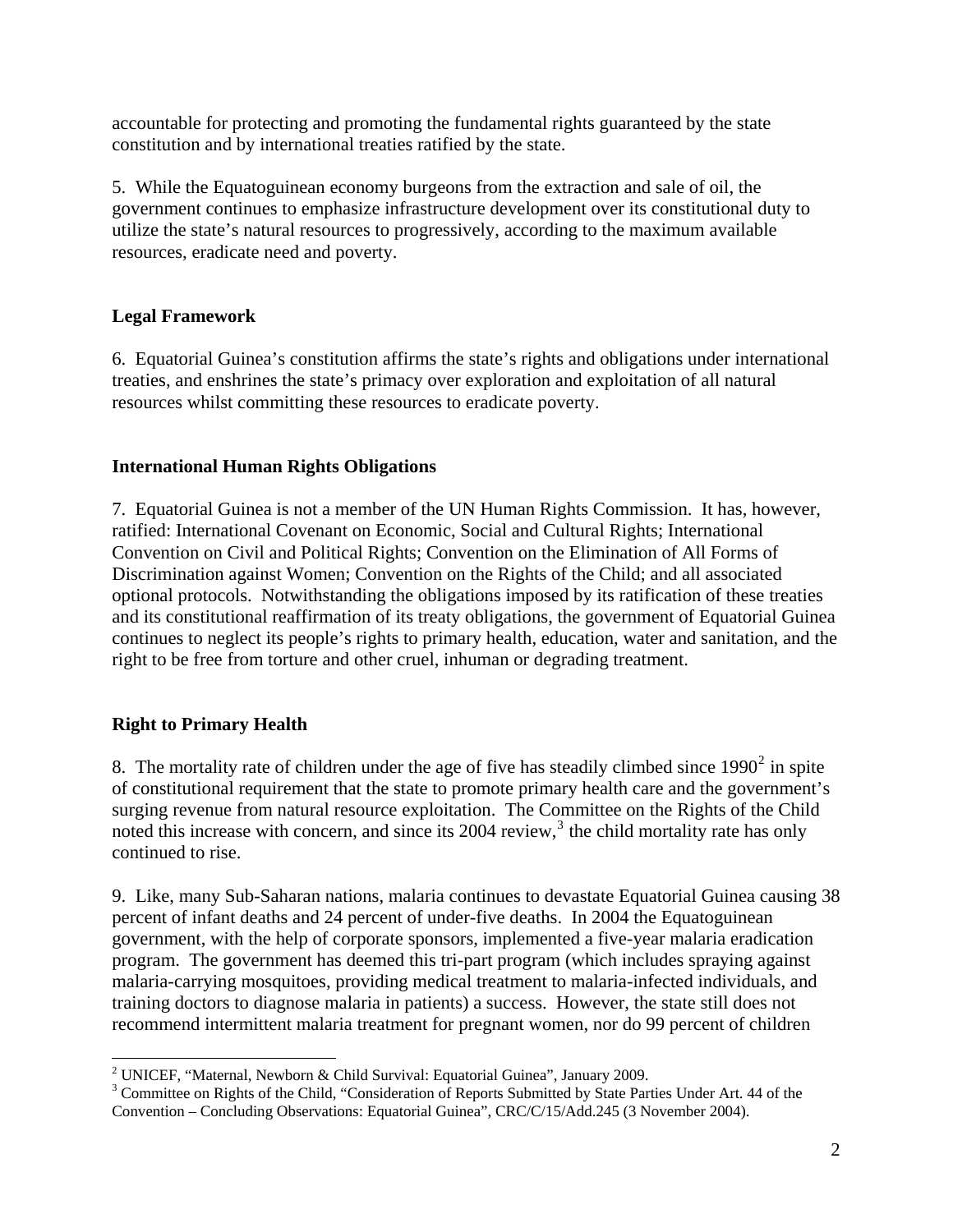under age-five sleep under insecticide-treated nets, which continues to place pregnant women and their fetuses, infants and children at significant risk for contracting malaria.

10. Equatorial Guinea is the third largest petroleum producer in Sub-Saharan Africa, yet 20 percent of the nation's children under-five suffer from chronic malnourishment. Equatorial Guinea leads its neighboring states in the percentage of children under-five who are severely chronically malnourished. The government stated its commitment to allocating 40 percent of oil revenues to the social sector<sup>[4](#page-2-0)</sup> and is adding a limited food subsidy to the 2009 budget to help with the rising cost of food.<sup>[5](#page-2-1)</sup> However, government social sector budget primarily focuses on development of the nation's infrastructure, with only 2.6 percent of 2007's the public investment program budgeted for health, less than that 3.2 percent for the presidency. This small amount of spending on critical social needs demonstrates that the Equatoguinean government is not doing enough to meet its obligations under the state constitution and the CRC.

11. In 2005 the government spent seven percent of its total budget on health. This spending has decreased to 2.6 percent of the public investment program budget in 2007. With increasing child mortality rates, a reduction in health spending indicates that Equatorial Guinea is likely in violation of its CRC Art. 24 obligations.

# **Right to Water and Sanitation**

12. 57 percent of the total population of Equatorial Guinea does not have access to improved drinking water source. Without direct access to improved drinking water, the majority of Equatoguineans remain at risk for waterborne health risks arising from contact with untreated water.

13. 51 percent of Equatoguineans have access to improved sanitation facilities; a rate that has not changed since 1990, despite the significant (oil-induced) increase in GDP per capita. This stagnation suggests a failure by the state to meet its obligations progressively according to its maximum available resources.

## **Right to Education**

14. Education is fundamental for the alleviation of poverty and the development of human capital in Equatorial Guinea. Yet only 33 percent of Equatoguinean children reach the last grade of primary school.

reaching their lowest in the las t decade. 15. Between 1999 and 2002 there was a marked increase in the number of children enrolled in primary school, which tracked the rising GDP, until enrollment numbers plummeted in 2003,

<span id="page-2-0"></span>  $^{4}$  *Id.* 

<span id="page-2-1"></span><sup>&</sup>lt;sup>5</sup> International Monetary Fund, "Republic of Equatorial Guinea: 2008 Article IV Consultation", http://www.imf.org/external/pubs/cat/longres.cfm?sk=22829.0, (25 March 2009), accessed 30 March 2009.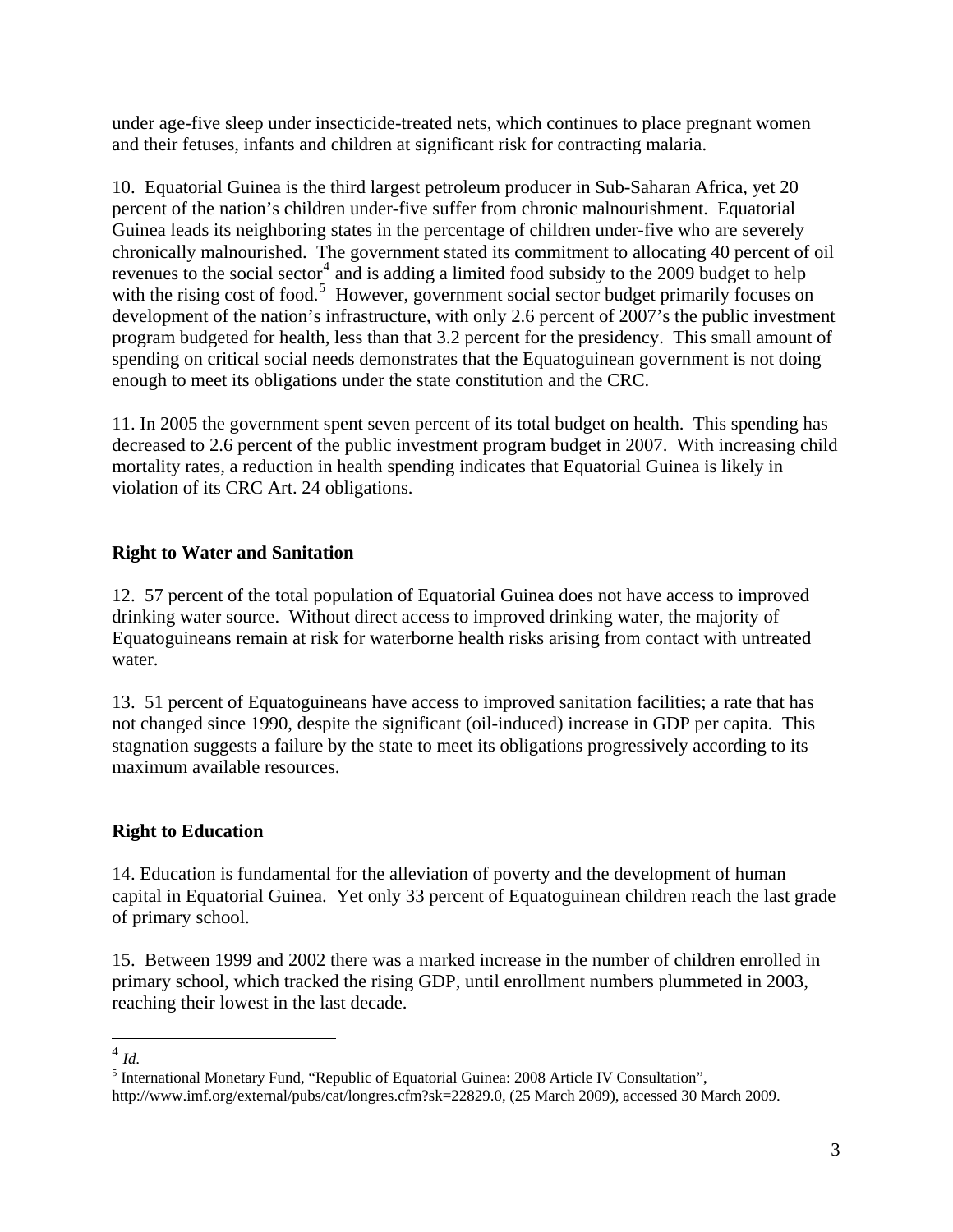16. Children who are malnourished and lack access to basic necessities are less likely to attend school and to complete their education. As greater governmental resources are allocated to providing for basic needs like food, health and sanitation, children will have an increased likelihood of completing their primary education instead of not enrolling or dropping out in order to meet their and their families' basic needs.

# **Right to be Free from Torture and other Cruel, Inhuman or Degrading Treatment**

17. Individuals who are taken into police and gendarmerie custody face the threat that they may be tortured or suffer cruel, inhuman or degrading treatment by the police. The Special Rapporteur on Torture found Equatoguinean police systemically use torture to encourage the accused to cooperate with authorities.<sup>[6](#page-3-0)</sup>

18. Torture becomes pervasive when perpetrators are not held accountable for their illegal actions. In Equatorial Guinea victims fear reprisal for reporting their abuse while in custody and the torturers are rarely punished for their heinous acts.

19. Additionally, in clear violation of international norms, women and children in police or gendarmerie custody are not separated from the adult males prison population making them extremely susceptible to violence and sexual abuse.

## **Recommendations**

20. To continue implementing required governmental structures to achieve EITI "compliant country" status.

21. To extend the EITI transparency structure to the entire governmental budgetary process.

22. To implement the IMF's suggested reforms to the entire budgetary process, with special focus on the stages of procurement, audit, and evaluation.

23. To disburse funds allocated for human capital development.

- 24. To allocate a greater portion of social spending to health, water, sanitation and education.
- 25. To continue the Malaria Eradication Program.

26. To extend the Malaria Er adication Program to include:

<span id="page-3-0"></span><sup>&</sup>lt;sup>6</sup> Manfred Nowak, "Promotion and Protection of All Human Rights, Civil, Political, Economic, Social and Cultural Right, Including the Right to Development: Preliminary note of the Special Rapporteur on torture and other cruel, inhuman or degrading treatment or punishment – Mission to Equatorial Guinea", A/HRC/10/44/Add.1 (23 January 2009).